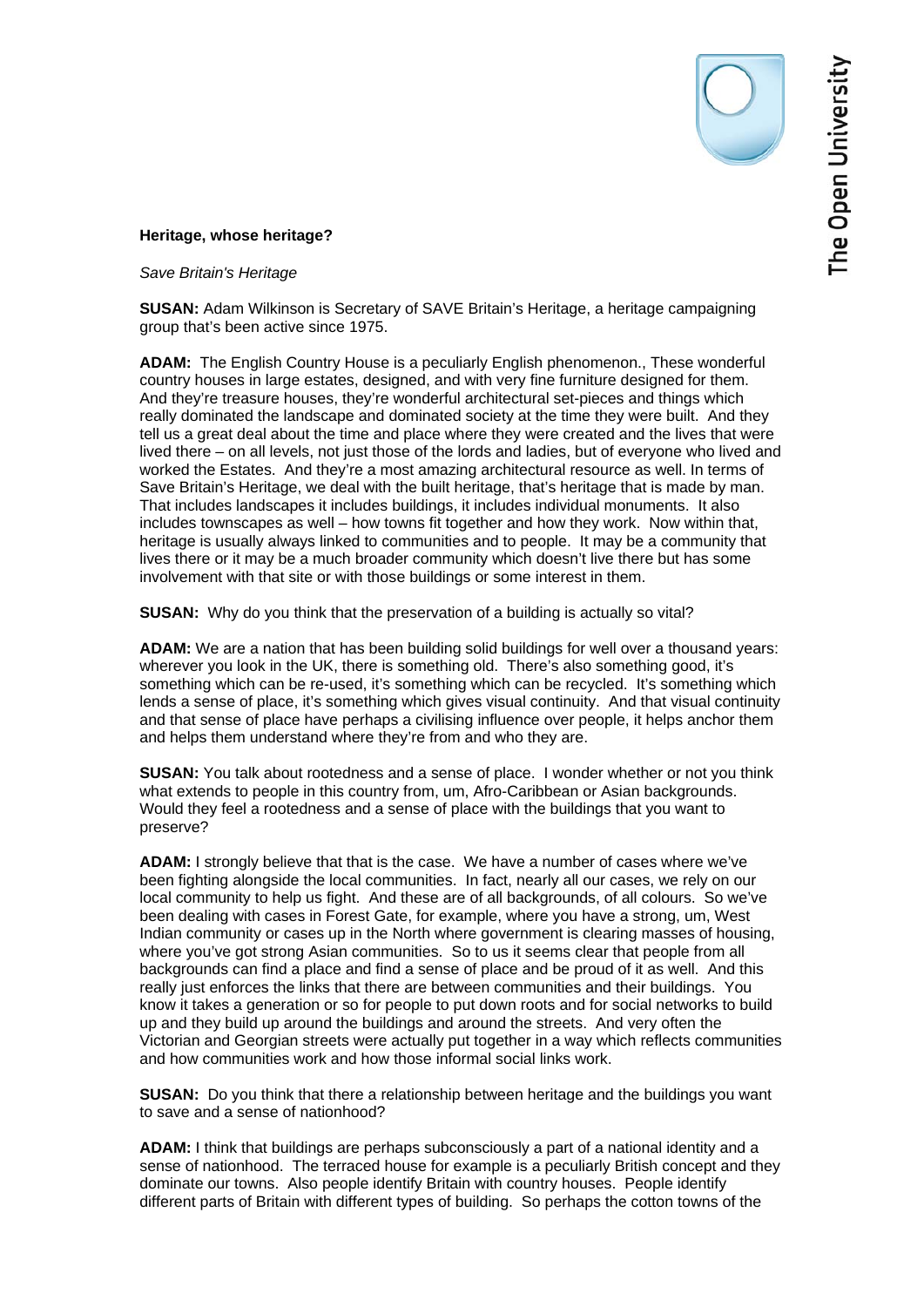North identify with the wonderful mill buildings. Or perhaps in Cornwall, they identify with the tin mines and other elements which are now part of their landscape and part of their mental landscape as well.

**ADAM:** SAVE Britain's Heritage came about as a result of an exhibition at the V&A Museum called 'The Destruction of the Country House' in 1974. And people were so shocked by what they saw that they reacted very strongly. And this reaction was noted by those who set up the exhibition and was used in that they sent a press release out to every single local paper where one of these country houses had been about the house, about the house's story. The press releases were picked up by every one of these papers and every one of them ran a story. And so SAVE was born around this concept in 1975 of using the press release as a means of highlighting the threat to historic buildings, motivating public opinion and making things happen.

**SUSAN:** How are the objectives of the organisation different from the National Trust or English Heritage?

**ADAM:** SAVE is different from other bodies because it is able to speak in a manner which is completely unrestrained about historic buildings and historic areas and the threats to them. The National Trust and English Heritage have very set remits, um, and are not able to be as undiplomatic as SAVE is in certain circumstances. English Heritage's funding comes from government so it's limited in the criticism it can lay upon government, even when it really deserves it! The National Trust has a set focus on its buildings and in spite of being the biggest membership organisation in the country, with a larger membership than any of the political parties, it has to be very careful about how it throws its weight around. And when it does, government should listen. And it's starting to become more active but it can't work like we do. We're much smaller, we're much faster, we don't have the bureaucracy and we're completely unrestricted.

**SUSAN:** Can you give me a couple of examples of current campaigns?

**ADAM:** One of our major campaigns at the moment is against the government's Housing Market Renewal Initiative, also known as *Pathfinder* in the North and the Midlands of England. The scheme was designed to bolster the housing market in these areas and renew the housing stock. Unfortunately, at some stage, civil servants managed to insert the words 'mass demolition' into the scheme, as a result of which initially it was proposed to pull down up to 400,000 pre-1919 terraced homes. We became involved in this campaign after local groups alerted us to the threats to their areas. And we fought with these local groups, shoulder to shoulder, to try and prevent their areas and their communities being wiped out. What would happen is that communities would receive letters telling them their houses were to be compulsorily purchased and they could either choose to stay and fight this compulsory purchase, which is an extremely stressful process and requires a great deal of expertise, which they didn't have, or they could just simply give up. Many of them decided to stay and fight and have been extremely effective. We've also fought this at a national level: trying to get government to change its policy. We seem to have shamed them into at least reducing the numbers they want to demolish down to about 57,000 but that's still far too many.

**SUSAN:** Opponents of SAVE might argue that the constant and routine preservation of buildings, the sense that nothing can be knocked down without a fight, as it were, gives people looking at Britain the idea that the country has a great past behind it but isn't that much interested in the future.

**ADAM:** Well, I think that's rubbish. Firstly, it's not about preservation, it's about conservation – which means not preserving in aspic but working with what you've got. Secondly, people when they look at Britain, they're often horrified at what's lost – they're absolutely amazed that we allow things to be demolished. And in terms of our future, well, your future is always rooted in the past. It's a sad hangover from the modernist philosophy that we have to forget